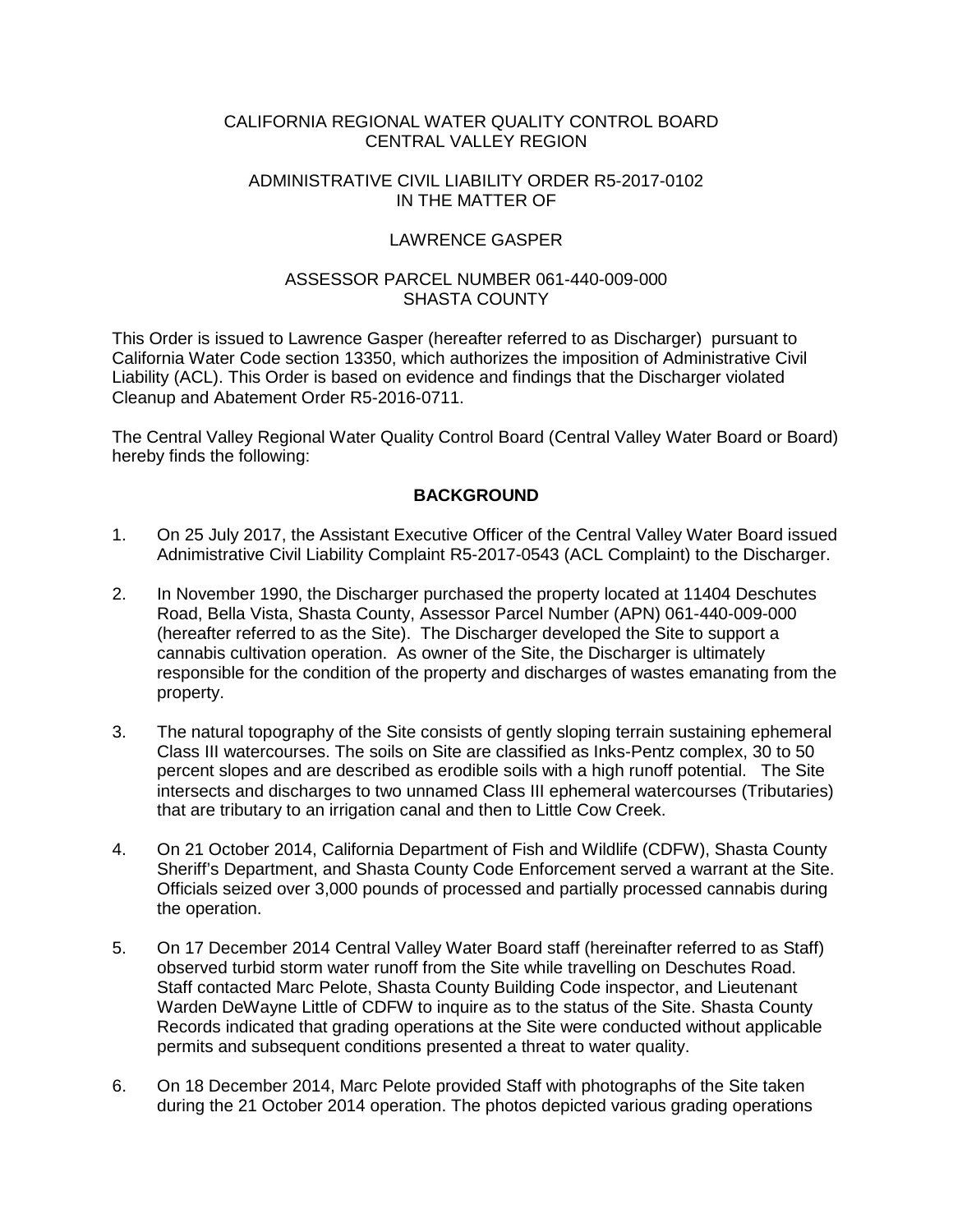that were conducted in apparent support of the cannabis cultivation operation. Additional descriptions of the grading activities and potential threats to water quality were provided by Lt. DeWayne Little. Lt. Little recommended that Staff, in coordination with CDFW and Shasta County officials, conduct an on-Site inspection.

- 7. On 3 February 2015, Staff obtained an administrative inspection warrant (Warrant) from the Shasta County Superior Court to perform an on-Site inspection. The Warrant allowed Staff and CDFW personnel access to the Site for the purpose of inspecting and documenting water quality violations.
- 8. On 5 February 2015, Staff conducted an inspection of the Site in accordance with the Warrant issued on 3 February 2015. (See Appendix A of Cleanup and Abatement Order R5-2016-0711 (final CAO))

#### **SITE INSPECTION OBSERVATIONS**

- 9. During the 5 February 2015 inspection, Staff discovered an excavated sediment trap, a large constructed pad used to cultivate cannabis, and a poorly maintained access road. Using physical measurements obtained during the inspection, Staff estimates that approximately 341 cubic yards of native soil were excavated and disturbed in construction of the pad. Both the cutslope and fillslope of the pad showed evidence of erosion in the form of rills. Erosion of the access road, in the form of rills along the running surface of the road, was also noted during the inspection.
- 10. During the 5 February 2015 inspection, Staff documented turbid water in the excavated sediment trap, located near the intersection of the Tributaries. Staff collected several field turbidity measurements utilizing a Hach 2100 Q Portable Turbidimeter. Turbidity measurements were collected from the Tributaries both above and below the access road at the excavated sediment trap. Turbidity in the Tributaries above the access road was measured at 16.3 Nephelometric Turbidity Units (NTUs) and 63.4 NTUs. Turbidity within the excavated sediment trap, located below the access road, was measured at 439 NTUs. In addition to the field turbidity measurements, Staff collected a surface water sample at the excavated sediment trap for laboratory analysis of turbidity. Surface water samples for laboratory analysis were not collected in the Tributaries due to low flows that would not facilitate sample collection. Laboratory analysis of the surface water sample collected at the excavated sediment trap yielded a result of 838 NTUs.
- 11. The Water Quality Control Plan for the Sacramento River and the San Joaquin River Basins, Fourth Edition, revised July 2016 (Basin Plan) objectives for turbidity state that where natural turbidity is between 5 and 50 NTUs, increases shall not exceed 20 percent; and where natural turbidity is between 50 and 100 NTUs, increases shall not exceed 10 NTUs. Utilizing the upstream turbidity of 16.3 NTUs and the conservative downstream turbidity of 439 NTUs represents an increase of over 2000 percent, well above the allowable increase of 20 percent. Utilizing the upstream turbidity of 63.4 NTUs and the conservative downstream turbidity of 439 NTUs represents an increase of 375.6 NTUs, well above the allowable increase of 10 NTUs.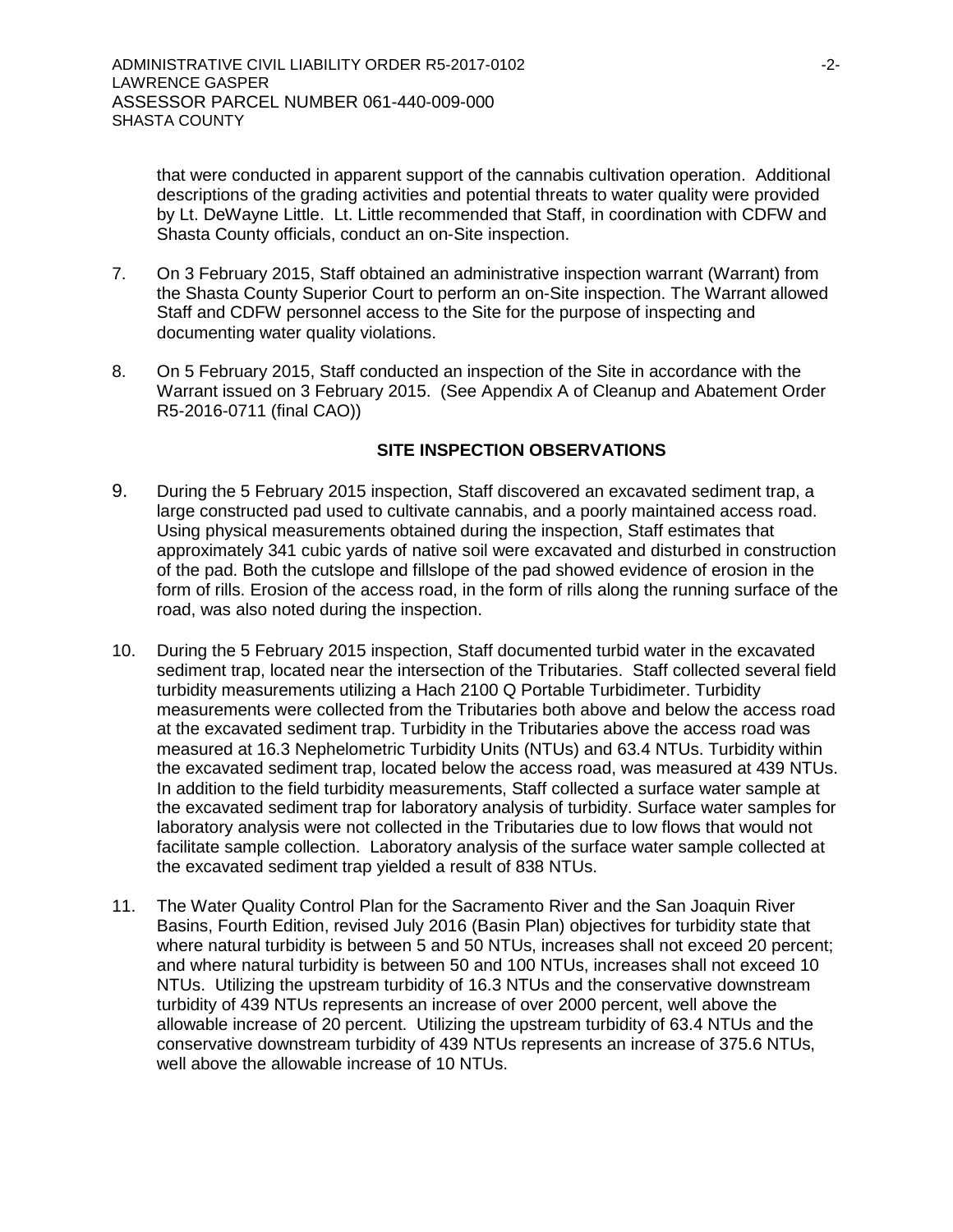#### **ENFORCEMENT ACTIONS**

- 12. **13 March 2015 Notice of Violation.** Based on the findings documented in the 5 February 2015 Site inspection report, Staff issued the Discharger a Notice of Violation (NOV). The NOV requested a plan be submitted to Staff by 13 April 2015, pursuant to Water Code section 13267, for mitigation of the discharges associated with the access road and graded pad. The NOV was sent via certified mail and was signed for by Larry Gasper on 19 March 2015 (Appendix A of final CAO). The Discharger failed to submit the plan as required.
- 13. **13 May 2015 Notice of Violation.** Due to the Discharger failing to submit the requested plan detailed in the 13 March 2015 NOV, Staff issued a follow up NOV on 13 May 2015 notifying the Discharger that Staff had not received the plan by the requested date of 13 April 2015 (Appendix B of final CAO). Staff requested that the work plan be submitted no later than 1 June 2015. The 13 May 2015 NOV was sent via certified mail to the Discharger, however it was returned to Staff on 10 June 2015 as unclaimed.
- 14. **7 July 2015 Notice of Violation.** Due to the Discharger failing to submit the requested plan detailed in the 13 March 2015 NOV, and the 13 May 2015 NOV being returned to Staff as unclaimed, Staff issued a third NOV to the Discharger on 7 July 2015 (Appendix C of final CAO). The 7 July 2015 NOV was sent via certified mail and provided to a law enforcement officer for personal service on the Discharger. The 7 July 2015 NOV requested immediate submittal of a plan to address the discharges noted during the 5 February 2015 Site inspection. The 7 July 2015 NOV sent by certified mail was returned to Staff as unclaimed on 27 July 2015. The law enforcement officer provided the Discharger with a copy of the NOV on 7 July 2015 by taping it to the Discharger's gate. The Discharger did not acknowledge receipt of this NOV and did not submit a plan as required.
- 15. **13 January 2016 Draft Cleanup and Abatement Order.** Due to the Discharger's noncompliance with the three issued NOV's, a draft Cleanup and Abatement Order (draft CAO) was issued to the Discharger by Assistant Executive Officer Clint Snyder, on 13 January 2016. The draft CAO included a comment period of 30 days, or until 13 February 2016, for the Discharger to provide comments on the draft CAO to Staff. Due to the previous difficulties in delivery to the Discharger, the draft CAO was provided to a process server for personal service in addition to being sent via certified mail. The Discharger refused service or was otherwise unable to be contacted after four attempts. On 8 February 2016 the Discharger contacted ACE Attorney Services, Inc. (ACE), the process server, and requested information regarding the documents the process server attempted to serve. ACE then made four more attempts to serve the draft CAO to the Discharger with no success. On 22 February 2016 the Discharger accepted service and signed for the documents under the name *John Doe*.
- 16. **27 June 2016 Cleanup and Abatement Order.** On 27 June 2016, after receiving no comments on the draft CAO, the final CAO (Order No. R5-2016-0711) was issued to the Discharger by the Central Valley Water Board. The final CAO was sent via certified mail and via process server. The Discharger refused service and did not claim the certified mail. After multiple attempts at personal service the process server posted the final CAO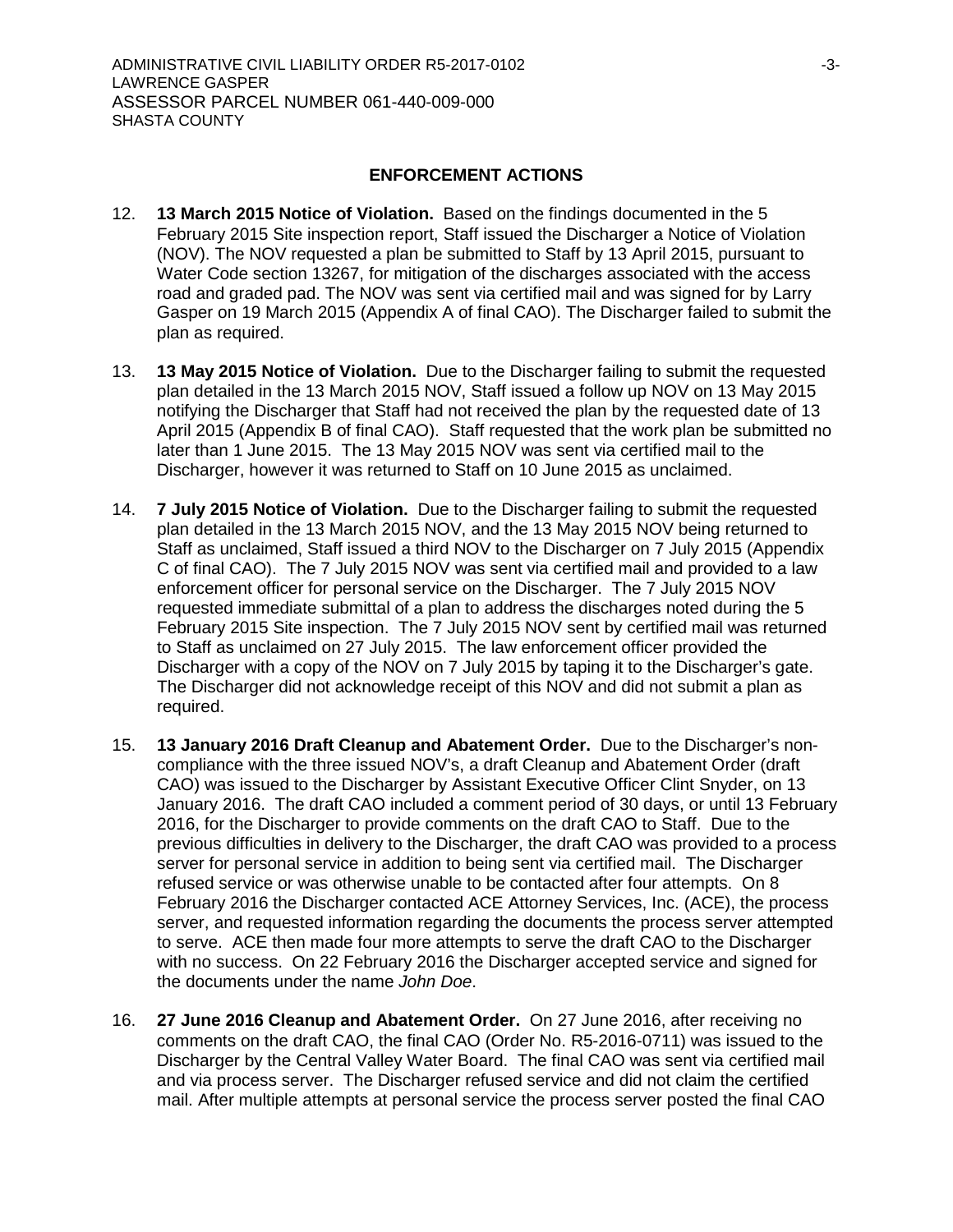to the Dischargers front gate entrance on 23 August 2016. The final CAO contains a compliance schedule which includes a timeline for completion of mitigation and restoration work and submission of technical and monitoring reports as follows:

By 15 July 2016 the Discharger was required to submit an Interim Erosion and Sediment Control Plan (Interim Plan) to Staff, prioritizing immediate stabilization and mitigation efforts needed.

By 1 August 2016, the Discharger was required to have completed work outlined in the Interim Plan.

By 1 September 2016, the Discharger was required to submit a report of completion to Staff, including a summary and photographs of the work completed.

By 1 October 2016, the Discharger was required to submit a proposed Restoration Monitoring and Mitigation Plan (RMMP) to Staff, including an assessment of the impacts to Little Cow Creek and plans for complete Site restoration.

By 15 October 2016, the Discharger was required to begin implementing the RMMP.

By 15 November 2016, the Discharger was required to have completed the restoration and mitigation measures in the RMMP.

By 15 December 2016, the Discharger was required to have submitted a Completion Report to Staff.

By 15 October of each year (starting 15 October 2017), the Discharger is required to submit an annual monitoring report.

- 17. To date, the Discharger has not completed any of the required items outlined in the final CAO.
- 18. **13 February 2017 Notice of Violation:** On 13 February 2017 staff sent the Discharger a Notice of Violation for non-compliance with the issued final CAO. The NOV requested that the Discharger respond by submitting all documentation required of the final CAO no later than 6 March 2017 (Attachment C of ACL Complaint). The NOV was received by Jennifer Gasper, as evidenced by the certified mail return receipt, on 22 February 2017.
- 19. **25 July 2017 Administrative Civil Liability Complaint:** On 25 July 2017, Clint Snyder, the Assistant Executive Officer for the Redding office of the Central Valley Water Board, issued the ACL Complaint to Lawrence Gasper. The ACL Complaint was sent to the Discharger by process server for personal service and placed in the United States Mail for delivery by priority first class mail to an address at which the Discharger had received mail as recently as February 2017. The Discharger attempted to refuse personal service on 8 August 2017. On this date, the process server observed the Discharger inside the front gate at his residence. When the process server called out the Discharger's name, the Discharger affirmatively acknowledged it. The process server stated that he possessed "paperwork" and "legal documents" for the Discharger. The Discharger ignored the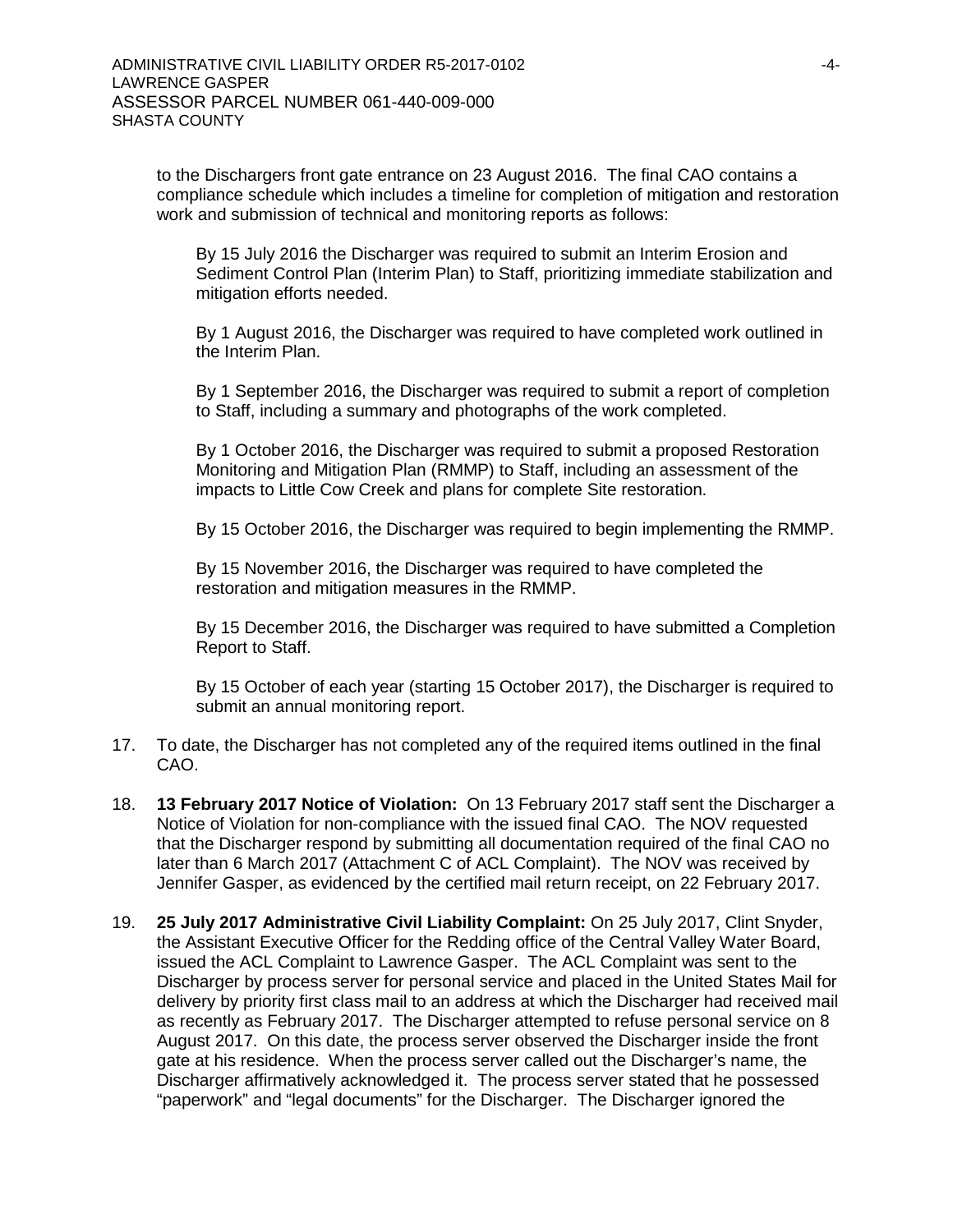process server, who then stated that he was leaving the "legal documents" at the gate. On 6 September 2017, the ACL Complaint was resent to the Discharger by certified mail. The Discharger has not claimed the certified mail. The first class mail has not been returned to the Central Valley Water Board and is presumed to have been delivered.

20. Personal service of the ACL Complaint was effectuated on 8 August 2017. Service by personal delivery usually contemplates actual delivery. However, the person on whom service is sought may not, by declining to take the document offered, deny the personal service on the ground of lack of delivery, where under the circumstances it would be obvious to a reasonable person that personal service was being attempted. Where one attempts to defeat service by rendering physical service impossible, service may be made by depositing the process in some appropriate place where it would be most likely to come to the attention of the person being served. In light of the Discharger's attempt on 8 August 2017 to avoid service, the process server's actions of describing the nature of the documents to the Discharger, followed by informing the Discharger that the documents would be left at the Discharger's front gate and then, in fact, leaving the documents at that location satisfy the requirements of personal service.

#### **NON COMPLIANCE WITH CLEANUP AND ABATEMENT ORDER R5-2016-0711**

21. To date, the Discharger has yet to complete any of the requirements outlined in the final CAO. Table 1 outlines all of the potential violations associated with the final CAO.

| Putenual Violations – Non-Compilative With Cleanup and Abatement Order NJ-2010-<br>0711 |                  |                             |                        |  |  |  |
|-----------------------------------------------------------------------------------------|------------------|-----------------------------|------------------------|--|--|--|
| <b>Requirement</b>                                                                      | <b>Due Date</b>  | <b>Water Code Violation</b> | <b>Maximum Per Day</b> |  |  |  |
|                                                                                         |                  |                             |                        |  |  |  |
| Interim Plan                                                                            | 15 July 2016     | 13268                       | \$1,000                |  |  |  |
|                                                                                         |                  |                             |                        |  |  |  |
| Interim Plan Completion                                                                 | 1 August 2016    | 13350                       | \$5,000                |  |  |  |
|                                                                                         |                  |                             |                        |  |  |  |
| <b>Interim Completion</b><br>Report                                                     | 1 September 2016 | 13268                       | \$5,000                |  |  |  |
|                                                                                         |                  |                             |                        |  |  |  |
| <b>RMMP Submission</b>                                                                  | 1 October 2016   | 13268                       | \$1,000                |  |  |  |
|                                                                                         |                  |                             |                        |  |  |  |
| <b>RMMP Completion</b>                                                                  | 15 November 2016 | 13350                       | \$5,000                |  |  |  |
|                                                                                         |                  |                             |                        |  |  |  |
| <b>RMMP Completion</b><br>Report                                                        | 15 December 2016 | 13268                       | \$1,000                |  |  |  |

Table 1. Potential violations associated with non-compliance with Cleanup and Abatement Order R5-2016-0711 **Potential Violations – Non-Compliance with Cleanup and Abatement Order R5-2016-**

22. As outlined in Table 1 (above) the Discharger is potentially in violation of six requirements of the final CAO. Water Code sections 13350 and 13268 authorizes the Water Boards to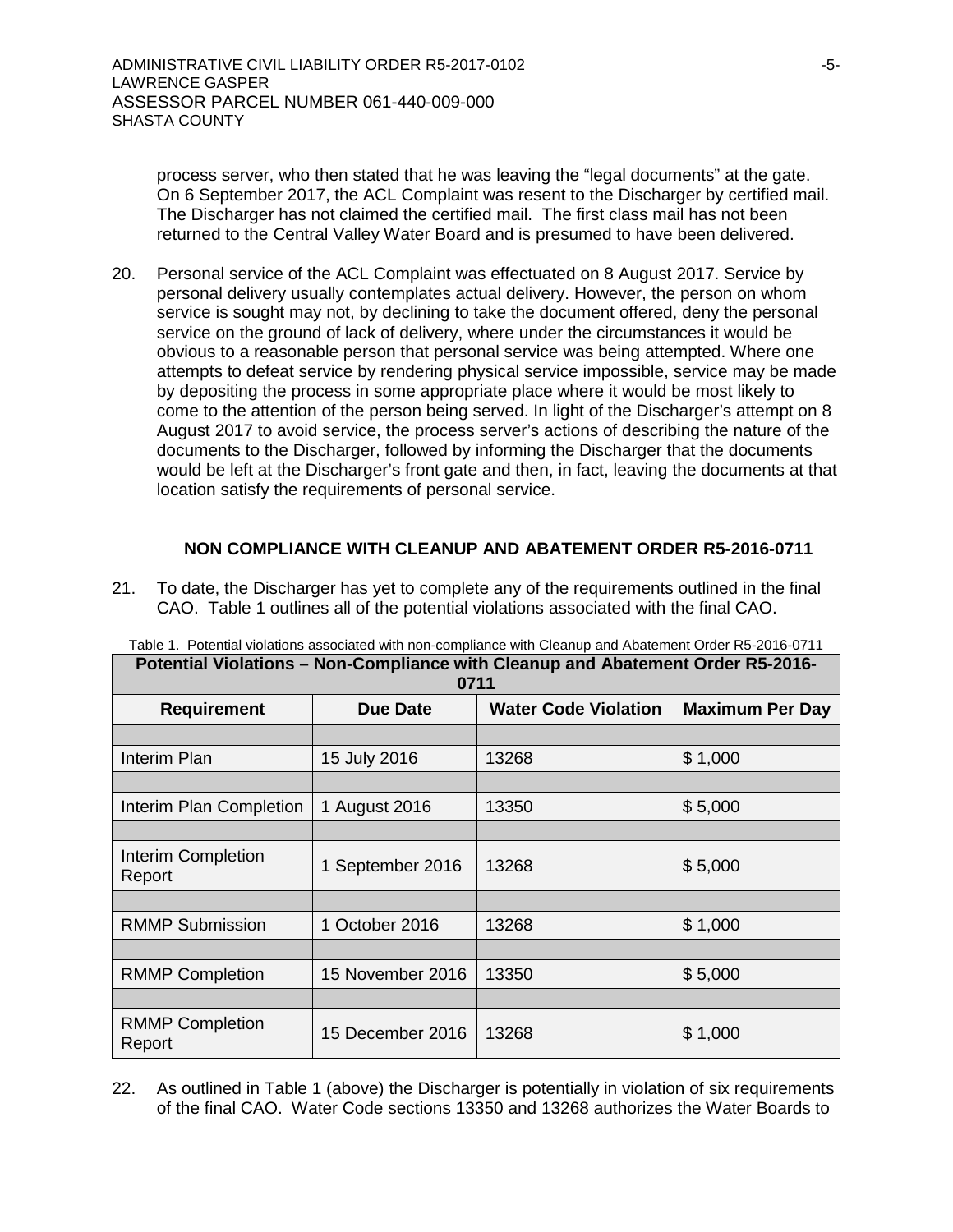impose civil liabilities in the amounts listed in Table 1 on a per day basis for each of the violations.

- 23. Although Central Valley Water Board staff had little to no communication with the Discharger, the Discharger was aware of the violations and was given ample opportunity to come into compliance as evidenced by the three Notice of Violation letters that were sent out between 13 March 2015 and 7 July 2015 (prior to issuance of the draft and final CAO), issuance of a draft and final CAO, and the final Notice of Violation received by Jennifer Gasper on 22 February 2017.
- 24. The Discharger failed to act on any of the Notice of Violation letters sent in 2015.
- 25. The Discharger was given opportunity to comment on the requirements of the draft CAO. Comments on the requirements of the draft CAO were not received from the Discharger, therefore the final CAO was issued. It is acknowledged, and reflected in the administrative record, that staff had very little to no communication with the Discharger, either verbal or written, from issuance of the final CAO on 27 June 2016 until a notice of violation was sent to the Discharger on 13 February 2017.
- 26. To date, Central Valley Water Board staff have not received a response from the Notice of Violation letter that was sent to the Discharger on 13 February 2017, notifying the Discharger that they were in violation of the issued final CAO. To the knowledge of Central Valley Water Board staff, the Discharger has not completed any of the required actions in the final CAO.
- 27. Based on the above information, Central Valley Water Board staff recommends imposing civil liabilities based on one violation of the final CAO as authorized by Water Code section 13350 for failure to complete a Restoration, Monitoring, and Mitigation Plan, beginning from 15 November 2016, the required date of completion. Staff is not recommending pursuing violations associated with the CAO's Interim Plan requirements based on the fact that Interim Plan requirements are intended to provide emergency stabilization measures during wet weather periods and in this specific case, the CAO deadlines for the Interim Plan occurred during the dry summer months and the final RMMP completion date was early in the wet season, minimizing the utility of the interim measures.

#### **VIOLATION – NON COMPLIANCE WITH ISSUED CLEANUP AND ABATEMENT ORDER R5-2016-0711**

- 28. **Violation:** The Discharger has failed to comply with issued Cleanup and Abatement Order R5-2016-0711 (final CAO), issued on 27 June 2016. The Discharger failed to comply with any of the requirements outlined in the final CAO which included the requirement to implement and complete a Restoration, Mitigation, and Monitoring Plan by 15 November 2016.
- 29. **Responsible Parties:** The Discharger, as the property owner, operator, and responsible party named in the final CAO, is liable for conditions of the Site and is responsible for complying with the final CAO. The Discharger is liable as the owner of the Site and the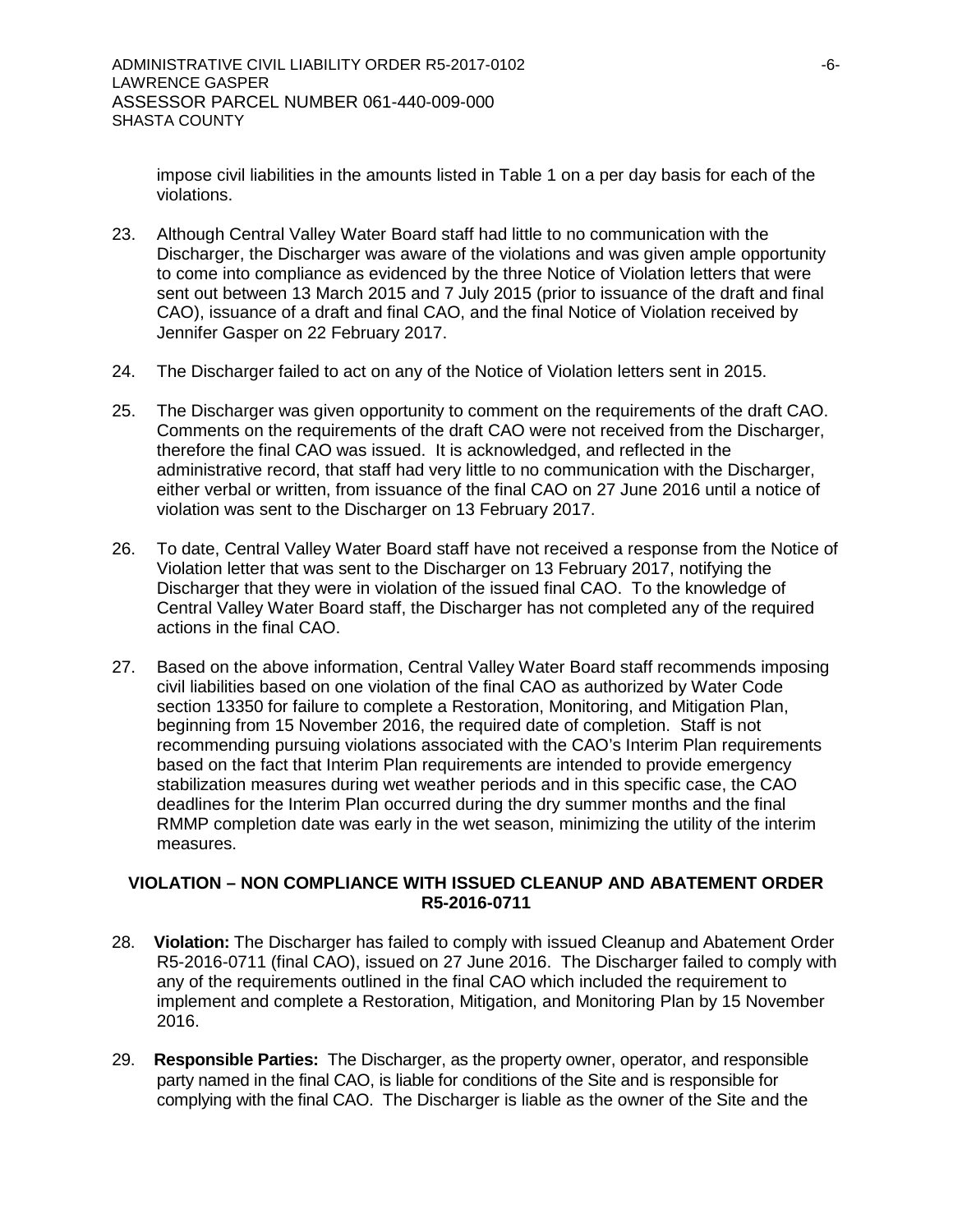person who had the legal ability and legal responsibility to comply with the final CAO to clean up and abate any discharges or threatened discharge of waste into the water of the state from the Site.

#### **ADMINISTRATIVE CIVIL LIABILITY PROVISIONS**

30. Water Code section 13350 states, in relevant part:

(a) A person who (1) violates a cease and desist order or cleanup and abatement order hereafter issued, reissued, or amended by a regional board or the state board, or (2) in violation of a waste discharge requirement, waiver condition, certification, or other order or prohibition issued, reissued, or amended by a regional board or the state board, discharges waste, or causes or permits waste to be deposited where it is discharged, into the waters of the state . . . shall be liable civilly, and remedies may be proposed, in accordance with subdivision (d) or (e). . . .

(e) The state board or a regional board may impose civil liability administratively pursuant to Article 2.5 (commencing with Section 13323) of Chapter 5 either on a daily basis or on a per gallon basis, but not on both. (1) The civil liability on a daily basis shall not exceed five thousand dollars (\$5,000) for each day the violation occurs. (A) When there is a discharge, and a cleanup and abatement order is issued, except as provided in subdivision (f), the civil liability shall not be less than five hundred dollars (\$500) for each day in which the discharge occurs and for each day the cleanup and abatement order is violated. (B) When there is no discharge, but an order issued by the regional board is violated, except as provided in subdivision (f), the civil liability shall not be less than one hundred dollars (\$100) for each day in which the violation occurs. . .

(f) A regional board shall not administratively impose civil liability in accordance with paragraph (1) of subdivision (e) in an amount less than the minimum amount specified, unless the regional board makes express findings setting forth the reasons for its action based upon the specific factors required to be considered pursuant to Section 13327.

The violations alleged herein are subject to liability in accordance with Water Code section 13350.

### **CALCULATION OF CIVIL LIABILITIES UNDER WATER CODE SECTION 13350 FOR THE VIOLATION**

#### **Maximum Civil Liability for Violation of a CAO:**

31. Per Water Code section 13350 civil liability administratively imposed by the Central Valley Water Board shall not exceed \$5,000 per day per violation. Staff utilized the required RMMP completion date of 15 November 2016 as a start date and uses 30 June 2017, the date of when the Civil Liability calculations were completed, as an end date. Therefore the maximum administrative civil liability that may be assessed pursuant to section 13350 is **one million one hundred forty thousand dollars (\$1,140,000).**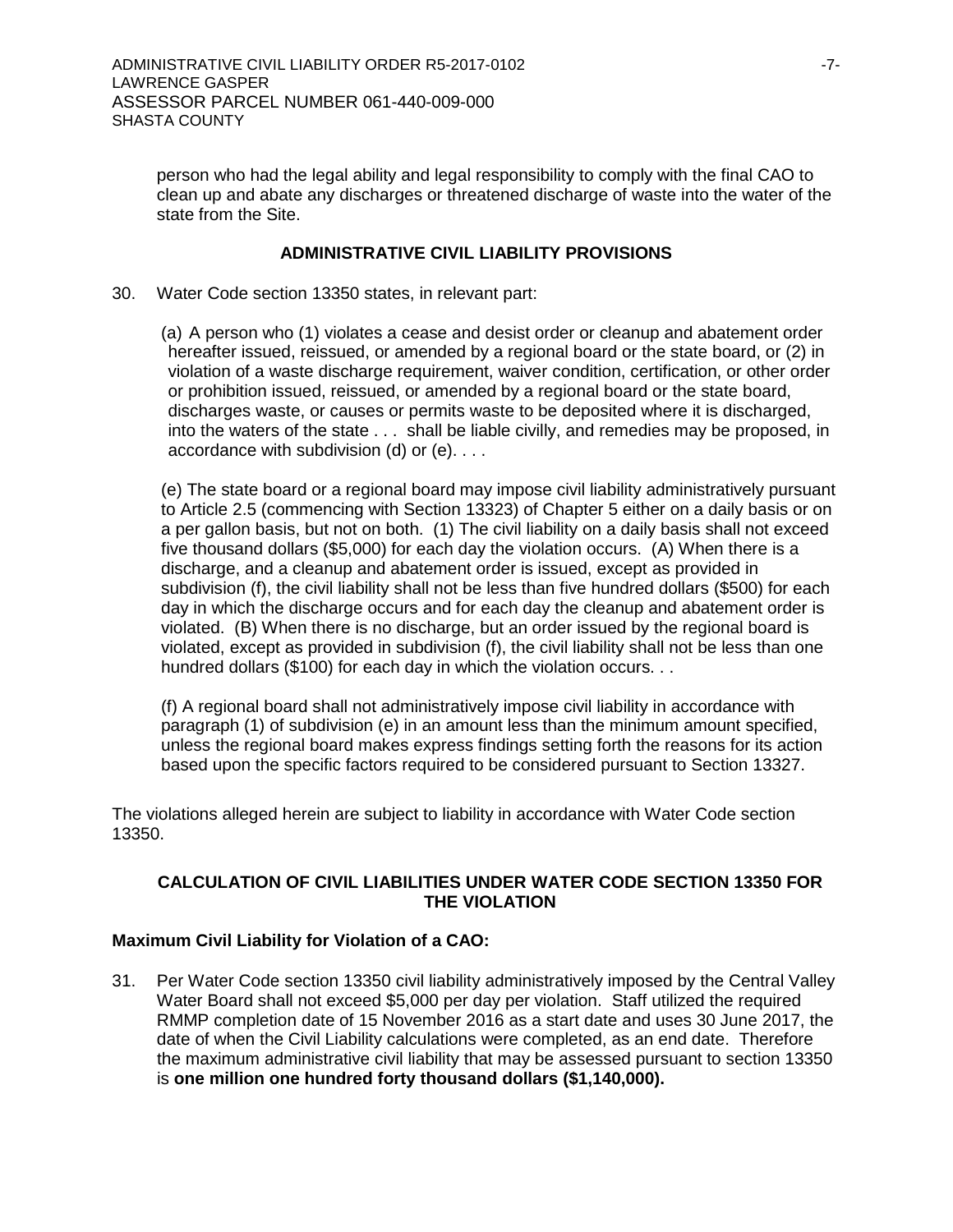#### **Minimum Civil Liability for Violation of a CAO:**

- 32. As provided above in paragraph 29, Water Code section 13350 requires a minimum daily penalty of \$500 per day for each day there is a CAO violation and a discharge occurs, and \$100 per day for each day there is a CAO violation without a discharge. Due to the Dischargers failures to implement requirements of the final CAO, it is reasonable to conclude that discharges of wastes to waters of the State occurred and that the beneficial uses of receiving waters were impacted. Regional Board staff, however, do not have sufficient information to determine how many days during the violation period that discharges occurred, nor can staff estimate volume of sediment laden water discharged from the Site. Accordingly, staff used the daily statutory minimum of \$100 per day. Since the Discharger has been in violation of the CAO requirement to complete a RMMP since 15 November 2016, the statutory minimum under 13350 is **twenty two thousand eight hundred dollars (\$22,800)**.
- 33. Additionally, the Enforcement Policy provides that civil liability, at a minimum, must be assessed at a level that recovers the economic benefits, if any, derived from the acts that constitute the violation. The discharge violations associated with the work conducted at the Site were due to a failure to comply with Water Code section 13260. Using the US EPA's BEN model and highly conservative calculations for total delayed and avoided costs, the economic benefit gained by non-compliance is calculated to be approximately **\$1,561** which becomes the minimum civil liability which must be assessed pursuant to section 13350 and the Enforcement Policy. In addition, the State Water Resources Control Board Water Quality Enforcement Policy (Enforcement Policy) requires that the minimum liability imposed be at least 10% higher that the economic benefit so that liabilities are not construed as the cost of doing business and provide a meaningful deterrent to future violations, which is calculated to be approximately **\$1,717**.
- 34. Accordingly, the minimum liability that the Central Valley Water Board should impose for the Violation in accordance with Water Code section 13350 is **twenty two thousand eight hundred dollars (\$22,800).**

### **PROPOSED ADMINISTRATIVE CIVIL LIABILITY**

- 35. Pursuant to Water Code section 13327, in determining the amount of any civil liability imposed, the Board is required to take into account the nature, circumstances, extent, and gravity of the violations, whether the discharges are susceptible to cleanup or abatement, the degree of toxicity of the discharges, and, with respect to the violator, the ability to pay, the effect on its ability to continue its business, any voluntary cleanup efforts undertaken, any prior history of violations, the degree of culpability, economic benefit or savings, if any, resulting from the violations, and other matters as justice may require.
- 36. On 17 November 2009, the State Water Board adopted Resolution No. 2009-0083 amending the Water Quality Enforcement Policy (Enforcement Policy). The Enforcement Policy was approved by the Office of Administrative Law and became effective on 20 May 2010. The Enforcement Policy establishes a methodology for assessing administrative civil liability. The use of this methodology addresses the factors that are required to be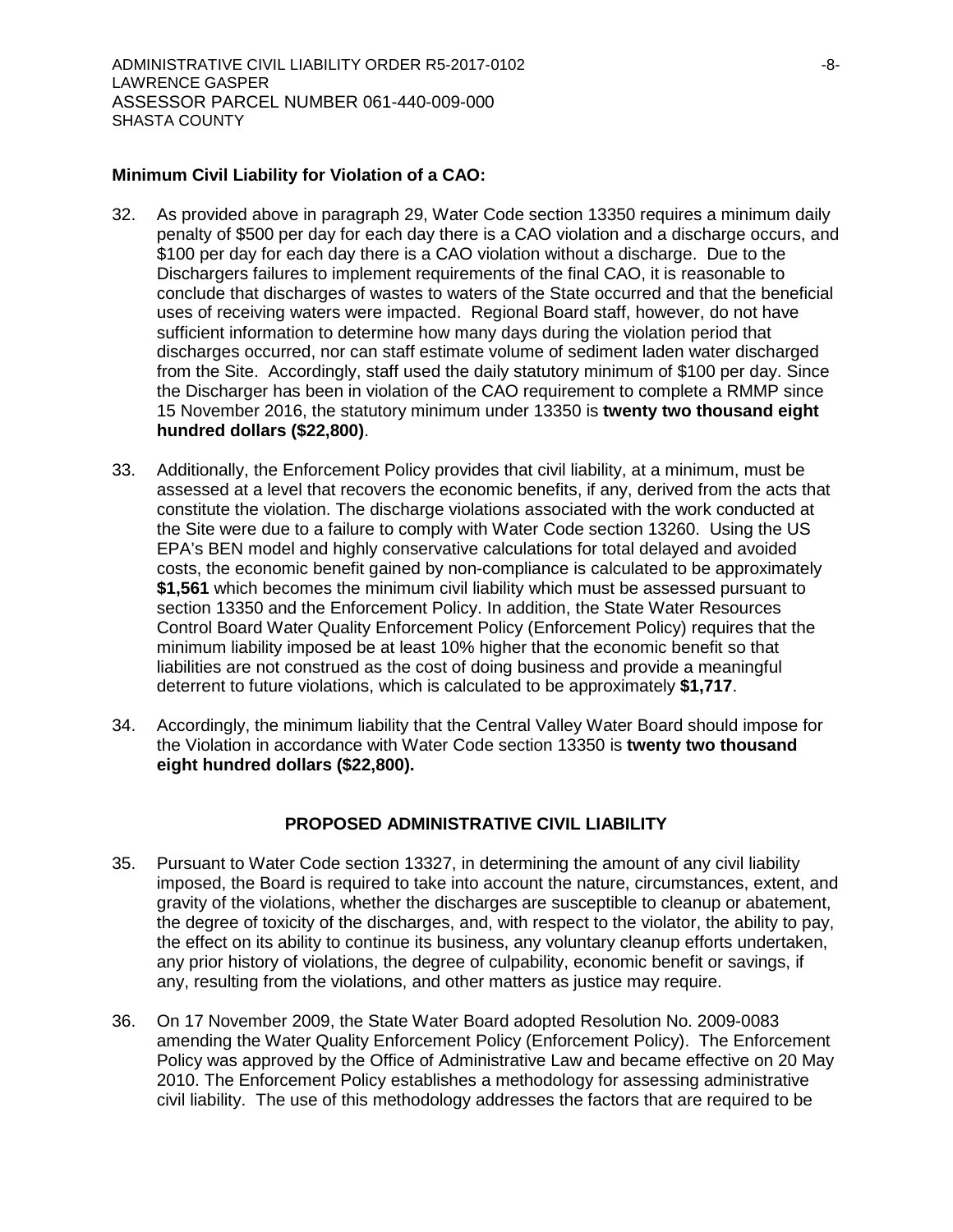considered when imposing a civil liability as outlined in Water Code sections 13327 and [1](#page-8-0)3350. The entire Enforcement Policy<sup>1</sup> can be found at:

[http://www.swrcb.ca.gov/water\\_issues/programs/enforcement/docs/enf\\_policy\\_final11170](http://www.swrcb.ca.gov/water_issues/programs/enforcement/docs/enf_policy_final111709.pdf) [9.pdf](http://www.swrcb.ca.gov/water_issues/programs/enforcement/docs/enf_policy_final111709.pdf)

- 37. This administrative civil liability was derived from the use of the penalty methodology in the Enforcement Policy, as explained in detail in Attachment A to this Order. The proposed civil liability takes into account such factors as the Discharger's culpability, history of violations, ability to pay and continue in business, and other factors as justice may require.
- 38. As described above, the maximum penalty that can be imposed against the Discharger for the combined violations is **\$1,140,000** and the minimum penalty, in accordance with the Enforcement Policy and Water Code section 13350, is **\$22,800**. Based on consideration of the above facts, after applying the penalty methodology, and considering the Discharger's ability to pay, the Assistant Executive Officer of the Central Valley Water Board proposes that civil liability be imposed administratively on the Discharger in the amount of **\$143,640**. The specific factors considered in this penalty are detailed in Attachment A of this Order.
- 39. Notwithstanding the issuance of this Order, the Central Valley Water Board retains the authority to assess additional penalties for violations of the final CAO for which penalties have not yet been assessed or for violations that may subsequently occur.
- 40. Issuance of this Administrative Civil Liability Order to enforce Water Code Division 7, Chapter 5.5 is exempt from the provisions of the California Environmental Quality Act (Pub. Resources Code § 21000 et seq.), in accordance with California Code of Regulations, title 14, sections 15307, 15308, 15321(a)(2) and all applicable law.

**IT IS HEREBY ORDERED**, pursuant to Water Code sections 13323 and 13350 that:

1. **No later than 30 days from the date on which this Order is issued,** Lawrence Gasper shall pay the amount of **one hundred forty three thousand, six hundred and forty dollars (\$143,640).** The liability imposed is based upon a review of the factors cited in Water Code section 13327 and the State Water Resources Control Board's 2010 Water

<span id="page-8-0"></span> <sup>1</sup> The State Water Board adopted a 2017 Water Quality Enforcement Policy on April 4, 2017 (2017 Policy). The Office of Administrative Law approved the 2017 Policy on October 5, 2017. A copy of the 2017 Policy can be viewed here:

[https://www.waterboards.ca.gov/board\\_decisions/adopted\\_orders/resolutions/2017/040417\\_9\\_final%20a](https://www.waterboards.ca.gov/board_decisions/adopted_orders/resolutions/2017/040417_9_final%20adopted%20policy.pdf) [dopted%20policy.pdf](https://www.waterboards.ca.gov/board_decisions/adopted_orders/resolutions/2017/040417_9_final%20adopted%20policy.pdf)

Staff used the 2010 Enforcement Policy methodology to assess administrative civil liability because it was the version of the Enforcement Policy in effect when the violations at issue occured.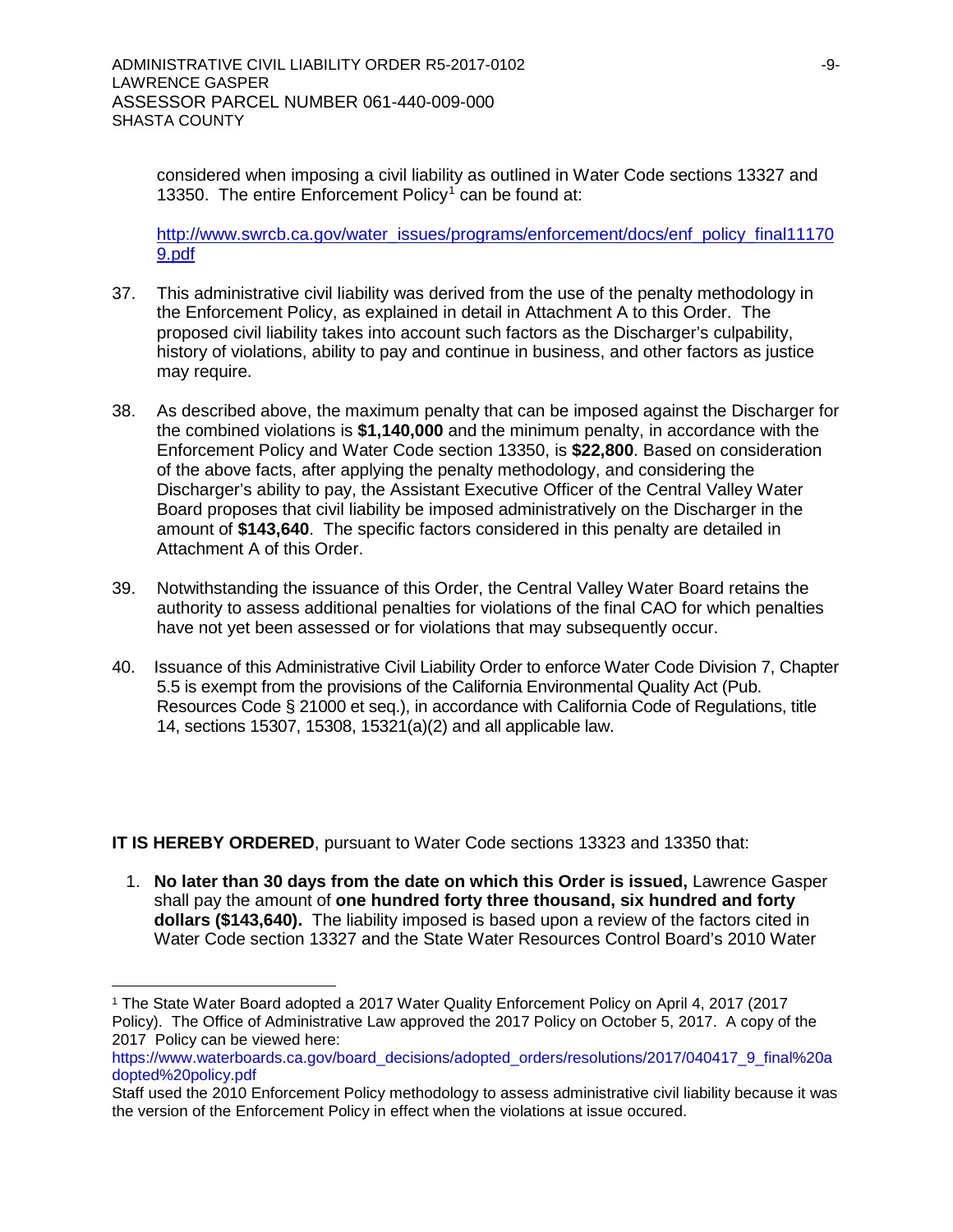Quality Enforcement Policy, and includes consideration of the economic benefit or savings resulting from the violations.

2. Payment shall be made to the *Waste Discharge Permit Fund* (in accordance with Water Code section 13350 (k)) and shall be remitted to the Central Valley Water Board at 11020 Sun Center Drive, Suite 200, Rancho Cordova, California, 95670-6114.

Any person aggrieved by this action of the Central Valley Water Board may petition the State Water Board to review the action in accordance with Water Code section 13320 and California Code of Regulation, title 23, sections 2050 and following. The State Water Board must receive the petition by 5:00 p.m., 30 days after the date of this Order, except that if the thirtieth day following the date of this Order falls on a Saturday, Sunday, or state hoilday, the petition must be received by the State Water Board by 5:00 p.m. on the next business day. Copies of the law and regulations applicable to filing petitions may be found on the Internet at:

[http://www.waterboards.ca.gov/public\\_notices/petitions/water\\_quality](http://www.waterboards.ca.gov/public_notices/petitions/water_quality)

or will be provided upon request.

I, Pamela C. Creedon, Executive Officer, do hereby certify the foregoing is a full, true, and correct copy of an Order adopted by the California Regional Water Quality Control Board, Central Valley Region, on 20 October 2017.

Original signed by

PAMELA C. CREEDON, Executive Officer

Attachment A: Penalty Calculations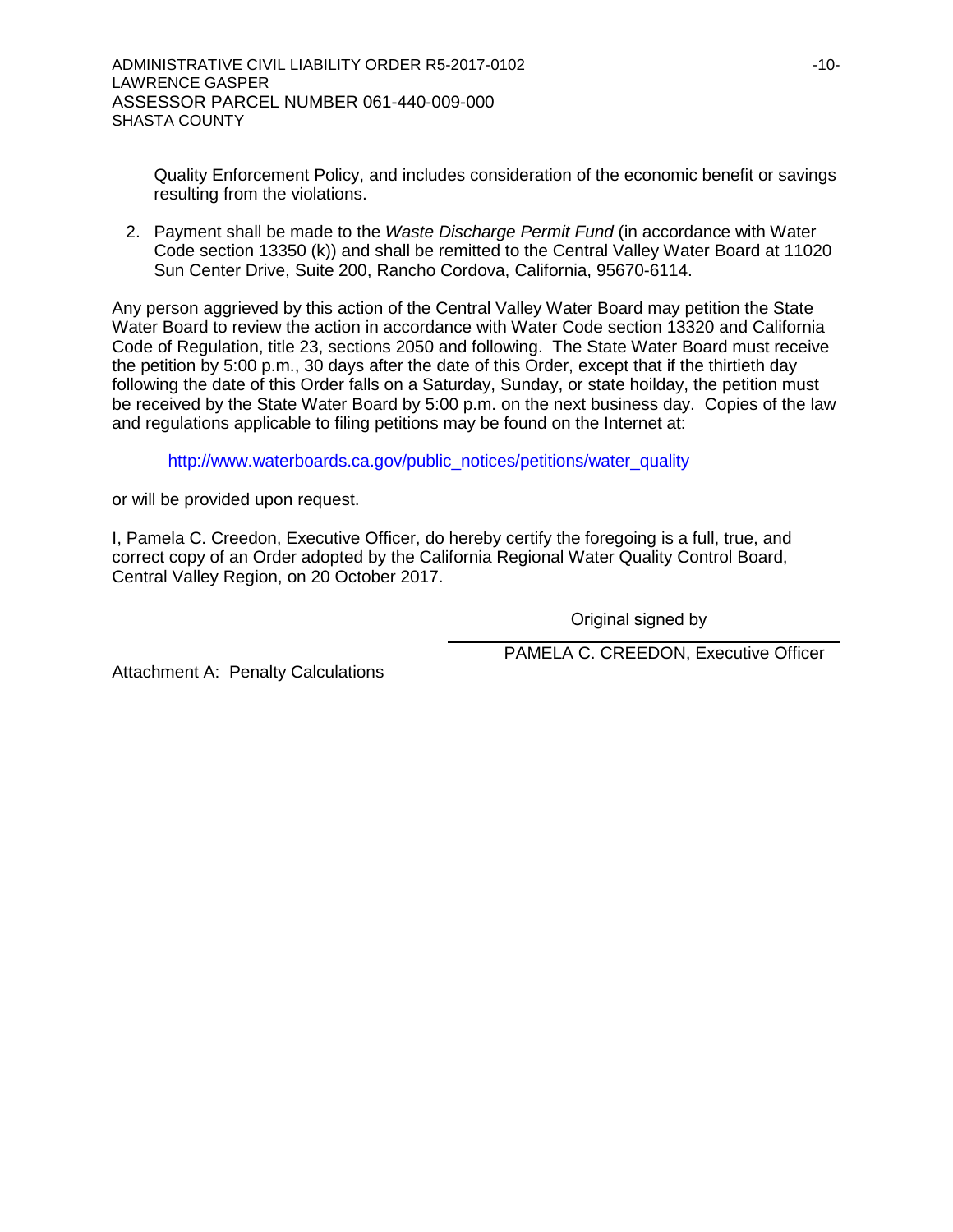## **Attachment A – ACL Order No. R5-2017-0102 Specific Factors Considered for Administrative Civil Liability Lawrence Gasper Assessor Parcel Number 061-440-009-000, Shasta County**

The State Water Board's *Water Quality Enforcement Policy* (Enforcement Policy) establishes a methodology for determining administrative civil liability by addressing the factors that are required to be considered under California Water Code section 13350, subdivision (e). Each factor of the nine-step approach is discussed below, as is the basis for assessing the corresponding score. The Enforcement Policy can be found at:

http://www.swrcb.ca.gov/water\_issues/programs/enforcement/docs/enf\_policy\_final111709.pdf

# **VIOLATION – NON-COMPLIANCE WITH CLEANUP AND ABATEMENT ORDER R5-2016- 0711**

# **Step 1 – Potential for Harm for Discharge Violations**

The Enforcement Policy states that calculating the Potential for Harm for Discharge Violations is the initial step for discharge violations. In this case, this factor does not apply because the violation is for non-compliance with the issued Cleanup and Abatement Order (final CAO), a non-discharge violation.

# **Step 2 – Assessments for Discharge Violations**

The Enforcement Policy states that this step addresses per gallon and per day assessments for discharge violations. In this case, this factor does not apply because the violation is for non-compliance with the issued final CAO, a non-discharge violation.

# **Step 3 – Per Day Assessment for Non-Discharge Violation**

The Enforcement Policy states that the Board shall calculate an initial liability for each nondischarge violation, considering Potential for Harm and the extent of deviation from applicable requirements. Using the matrix set forth in Table 3, a Per Day Factor multiplier is determined. The per day assessment is determined by multiplying the Per Day Factor by the maximum per day amount allowed under the California Water Code.

# Potential for Harm

The Potential for Harm categories in Table 3 are:

Minor – The characteristics of the violation present a minor threat to beneficial uses, and/or the circumstances of the violation indicate a minor potential for harm.

Moderate – The characteristics of the violation present a substantial threat to beneficial uses, and/or the circumstances of the violation indicate a substantial potential for harm. Most incidents would be considered to present a moderate potential for harm.

Major – The characteristics of the violation present a particularly egregious threat to beneficial uses, and/or the circumstances of the violation indicate a very high potential for harm. Additionally, non-discharge violations involving particularly sensitive habitats should be considered major.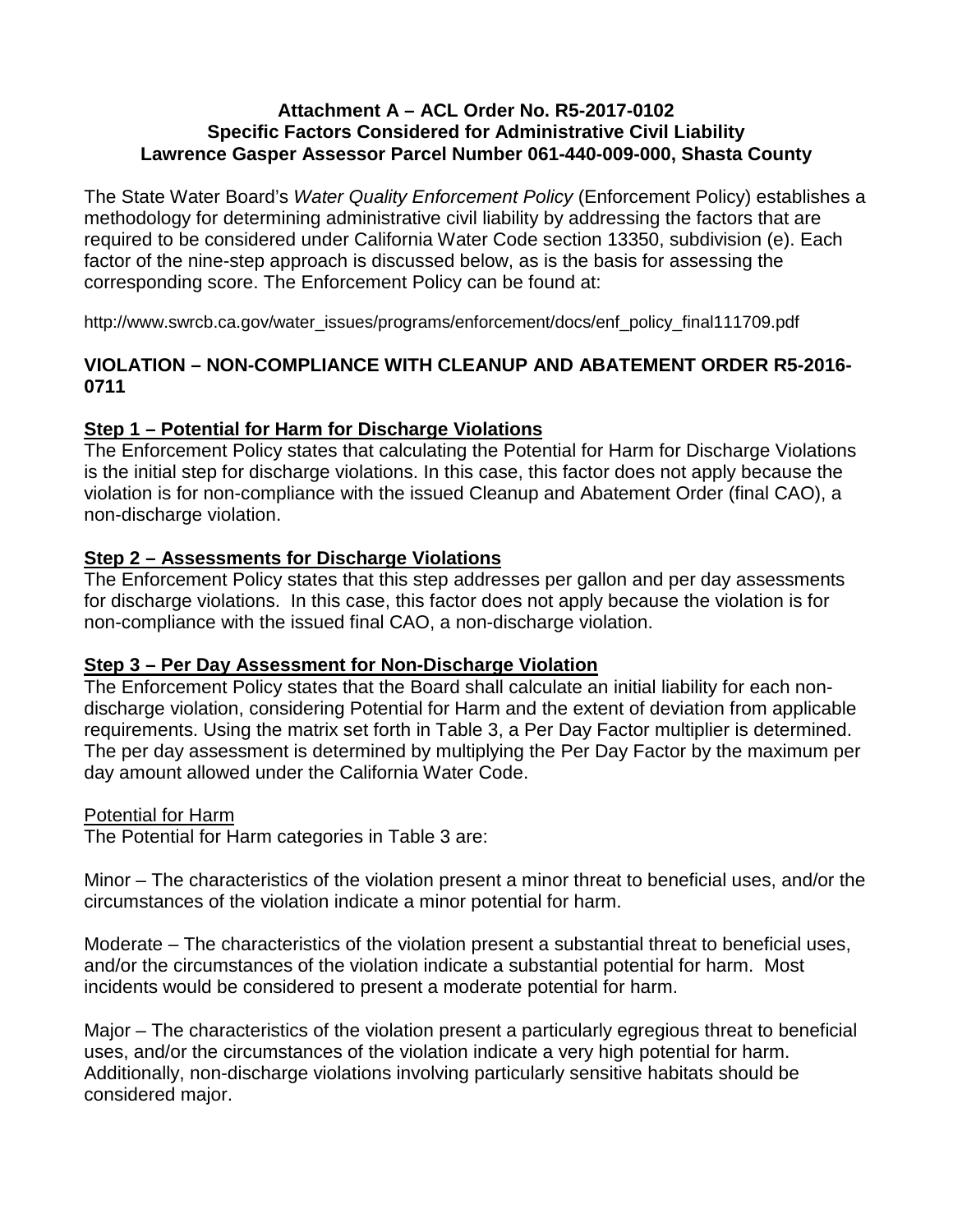The Discharger failed to implement requirements of the issued final CAO, including implementation of a Restoration, Monitoring, and Mitigation Plan (RMMP) to mitigate for previous discharges of sediment and to prevent future discharges of sediment to waters of the State. By not implementing the requirements of the final CAO, the Site continues to discharge sediment to surface waters of the State, impacting water quality and Beneficial Uses of receiving waters. As documented during the Site inspection (Attachment B, Appendix A), the conditions of the Site were creating erosion and discharges of sediment laden stormwater to two unnamed tributaries to Little Cow Creek (Tributaries). During the Site inspection Staff documented an access road and graded pad, utilized for cannabis cultivation, which showed evidence of continual erosion and sediment discharge to the Tributaries. Additionally, Staff collected turbidity samples in the Tributaries. The documented turbidity levels within the Tributaries represented violations of the Basin Plan objective for turbidity. By not implementing the requirements of the final CAO, the Discharger has allowed the Site to continually discharge sediment into the Tributaries resulting in turbidity levels in violation of Basin Plan objectives. Therefore, the Potential for Harm for the violation is determined to be **Moderate**.

## Deviation from Requirement

The categories for Deviation from Requirement in Table 3 are:

Minor – The intended effectiveness of the requirement remains generally intact (e.g., while the requirement was not met, there is general intent by the discharger to follow the requirement).

Moderate – The intended effectiveness of the requirement has been partially compromised (e.g., the requirement was not met, and the effectiveness of the requirement is only partially achieved).

Major – The requirement has been rendered ineffective (e.g., discharger disregards the requirement, and/or the requirement is rendered ineffective in its essential functions).

The Discharger failed to complete the required RMMP outlined in the final CAO. By not completing the RMMP, a requirement of the final CAO, the CAO has been rendered ineffective in its essential function. Therefore the Deviation from Requirement for this Violation is determined to be **Major**.

### Per Day Factor

The Per Day Factor, utilizing a Moderate Potential for Harm and Major Deviation from Requirement is **0.4**. The per day factor utilized is on the lower range of Moderate Potential for Harm and Major Deviation from Requirement due to the relatively small scale of disturbed area that requires stabilization at the Site.

The maximum per day assessment for non-compliance with the final CAO, as allowed under Section 13350(e)(1), is \$5,000 per day. Utilizing an adjustment factor of 0.4, the per day assessment for the violation is \$2,000.

## Days of Violation

As required in the final CAO, the RMMP was to be completed by 15 November 2016. To date the Discharger has not completed implementation of the RMMP, a requirement of the final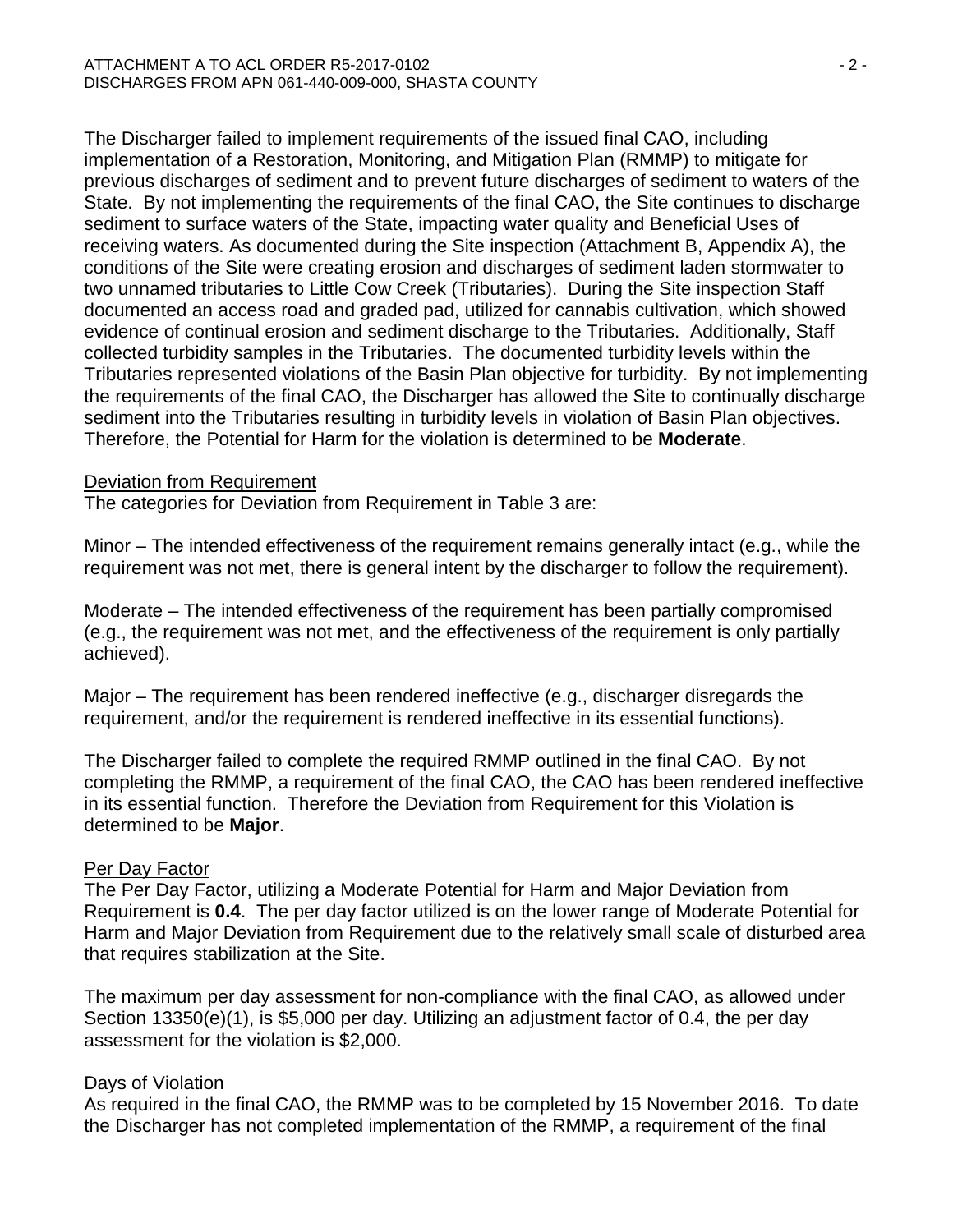CAO. Therefore, the Discharger has been in violation for 228 days. (using 30 June 2017 as the end date)

**Initial Liability Amount:** The value is determined by the per day assessment, utilizing 228 days of violation at \$2,000 per day of violation. For this case, the total is **\$456,000**.

# **Step 4 – Adjustment Factors**

There are three additional factors to be considered for modification of the amount of initial liability: the violator's culpability, efforts to clean up or cooperate with regulatory authority, and the violator's compliance history. After each of these factors is considered for the violations involved, the applicable factor should be multiplied by the proposed amount for each violation to determine the revised amount for that violation.

# **Culpability**

Higher liabilities should result from intentional or negligent violations as opposed to accidental violations. A multiplier between 0.5 and 1.5 is to be used, with a higher multiplier for negligent behavior. The Discharger was given a multiplier value of **1.4** because the Discharger did not comply with the Water Code requirement to apply for a permit before discharging wastes to waters of the State. The culpability was not assessed at a 1.5 because the total amount of ground disturbance was less than 1 acre and therefore would not have needed permitting through a stormwater permit, and the Central Valley Water Board at that time did not have any other permitting mechanism for cannabis cultivation sites.

## Cleanup and Cooperation

This factor reflects the extent to which a discharger voluntarily cooperated in returning to compliance and correcting environmental damage. A multiplier between 0.75 and 1.5 is to be used, with a higher multiplier when there is a lack of cooperation. The Discharger has not been willing to cooperate with cleanup actions. The Discharger failed to act on the three separate Notices of Violation that were sent prior to issuance of the final CAO, subsequently failed to act on the requirements of the issued final CAO, and has actively attempted to refuse receiving mail sent by the Central Valley Water Board. Central Valley Water Board Staff attempted to work with the Discharger to avoid formal enforcement actions, however the Discharger has refused to comply after multiple attempts. Therefore, the Discharger was given a multiplier value of **1.5**.

## History of Violation

When there is a history of repeat violations, the Enforcement Policy indicates a minimum multiplier of 1.1 to be used. The Discharger does not have a history of violations with the Central Valley Water Board. Therefore, the History of Violation factor is **1.0**.

## **Step 5 - Determination of Total Base Liability Amount**

The Total Base Liability is determined by applying the adjustment factors from Step 4 to the Initial Liability Amount determined in Step 3.

**Total Base Liability Amount:** This value is calculated as the Initial Liability Amount (\$456,000) x Adjustment Factors (1.4) (1.5) (1) and is equal to **\$957,600**.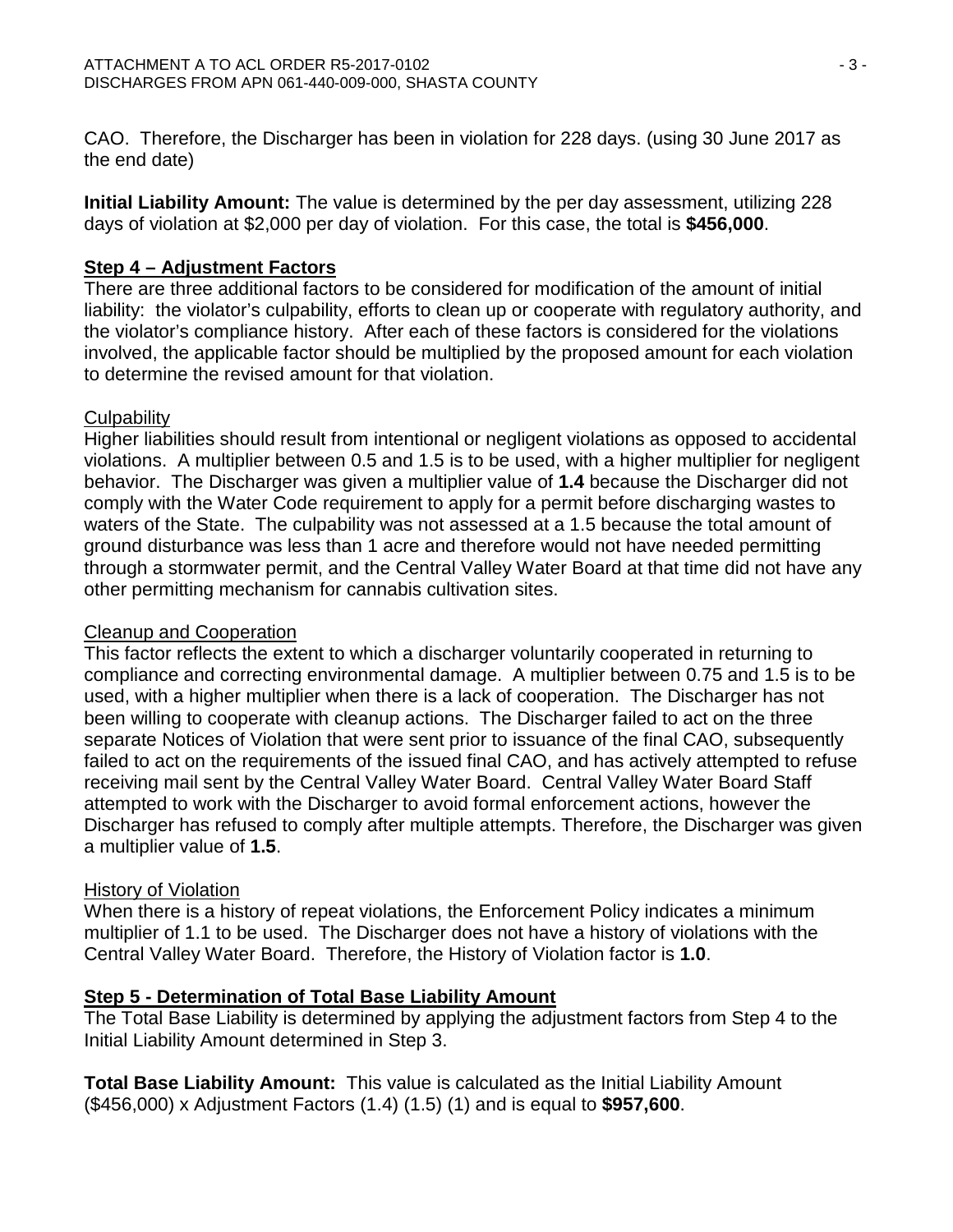The following factors apply to the Total Base Liability Amount for the violation discussed above.

## **Step 6 - Ability to Pay and Ability to Continue in Business**

The ability to pay and to continue in business factor must be considered when assessing administrative civil liabilities. The only information that Staff has to suggest that the Discharger may be able to pay the total base liability amount of \$957,600 is the fact that he had over 3,000 pounds of processed and partially processed cannabis on the site that could be sold for excess of the total base liability amount. Since this product was confiscated by law enforcement, however, the Discharger did not profit from its sale and Staff does not have any evidence of other profits that the Discharger may or may not have received from cultivating cannabis. The Discharger does have the ability to pay some of the total base liability amount proposed based on the fact that the Discharger owns a number of real properties in joint tenancy with his wife, see Table 1 for list of properties and assessed values. The combined tax assessor value of those properties is \$304,820. Some or all of those properties are encumbered by loans and/or mortgages but the exact amount of those encumbrances is unknown. Accordingly, Staff used a multiplier of 0.15 to adjust the total base liability amount down to \$143,640 based on the Discharger's apparently limited ability to pay. It is possible that the Discharger has additional assets/income unknown to Staff at this time.

| Table 1                                                            |        |                                        |                           |                       |  |  |
|--------------------------------------------------------------------|--------|----------------------------------------|---------------------------|-----------------------|--|--|
| <b>Property APN</b>                                                | County | <b>Listed Owner</b>                    | <b>Assessment</b><br>Year | <b>Assessed Value</b> |  |  |
| 061-440-008                                                        | Shasta | Larry W and Jennifer<br>Gasper         | 2015                      | \$120,190             |  |  |
| 061-440-009                                                        | Shasta | Lawrence W and<br>Jennifer Lynn Gasper | 2015                      | \$79,347              |  |  |
| 999-023-073                                                        | Shasta | Larry and Jennifer<br>Gasper           | Unknown                   | \$5,200               |  |  |
| 061-470-063                                                        | Shasta | Lawrence W and<br>Jennifer L Gasper    | 2015                      | \$100,083             |  |  |
| <b>Total Assessed</b><br><b>Value for all</b><br><b>Properties</b> |        |                                        |                           | \$304,820             |  |  |

# **Step 7 – Other Factors as Justice May Require**

If the Central Valley Water Board believes that the amount determined using the above factors is inappropriate, the amount may be adjusted under the provision for "other factors as justice may require," but only if express findings are made to justify this.

## **Step 8 – Economic Benefit**

Pursuant to the Enforcement Policy, the Economic Benefit Amount shall be estimated for every violation. The Economic Benefit is defined as any savings or monetary gain derived from the act or omission that constitutes the violation.

The Discharger's economic benefit for non-compliance with the final CAO is calculated from the delayed and avoided costs that would have been accrued during completion of the